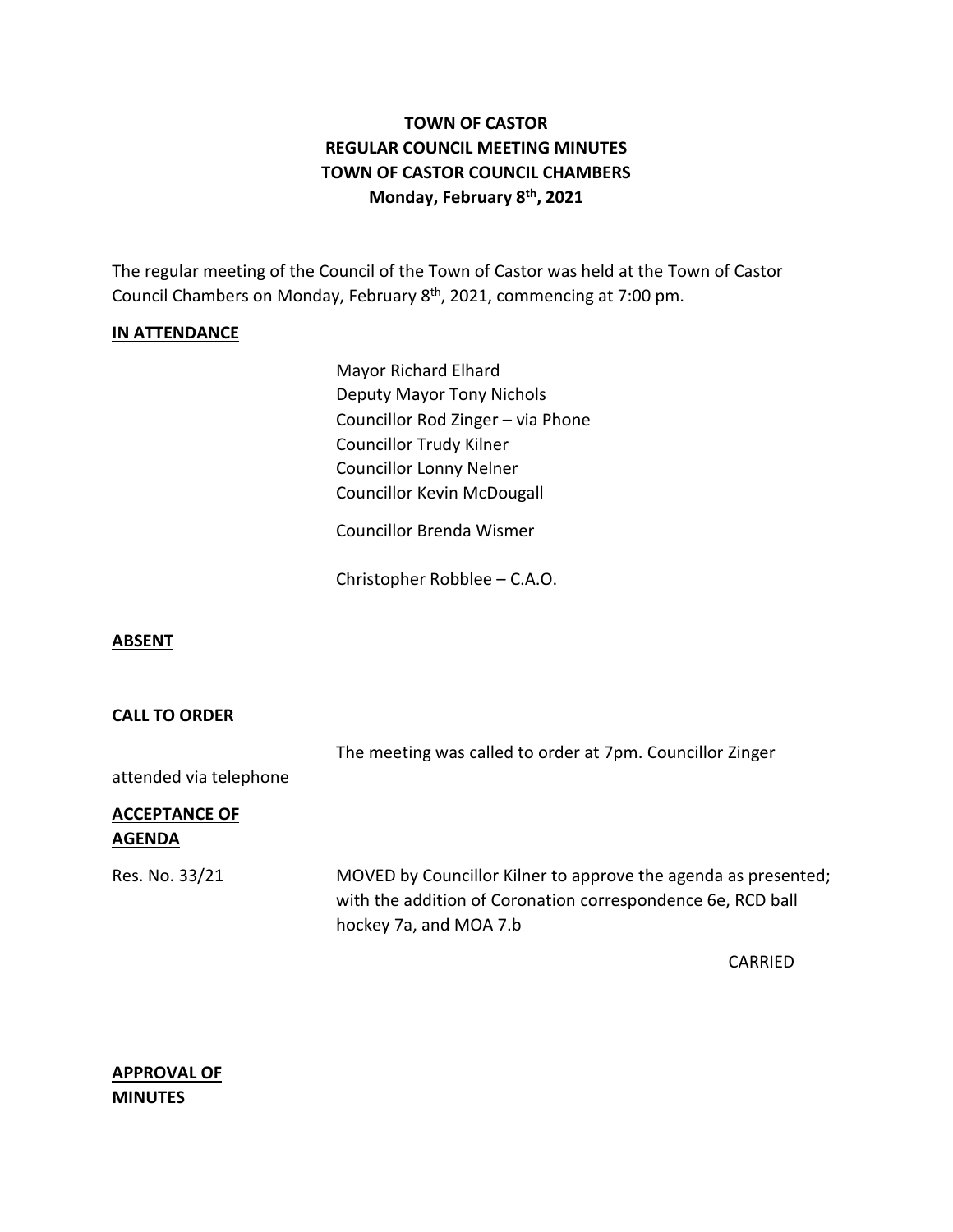| Res. No. 34/21                   | MOVED by Councillor Nichols that the minutes of the public<br>hearing meeting of council held on January 25 <sup>th</sup> , 2021 be<br>approved                                                                                                                        |                                                                                                                                                                                            |  |
|----------------------------------|------------------------------------------------------------------------------------------------------------------------------------------------------------------------------------------------------------------------------------------------------------------------|--------------------------------------------------------------------------------------------------------------------------------------------------------------------------------------------|--|
|                                  |                                                                                                                                                                                                                                                                        | <b>CARRIED</b>                                                                                                                                                                             |  |
|                                  |                                                                                                                                                                                                                                                                        |                                                                                                                                                                                            |  |
| <b>FINANCIAL REPORTS</b>         |                                                                                                                                                                                                                                                                        |                                                                                                                                                                                            |  |
| Res. No. 35/21                   |                                                                                                                                                                                                                                                                        | MOVED by Councillor Zinger that account numbers 26746 - 26792<br>be approved for payment and that the list of Accounts be marked<br>Schedule "A" and attached to these minutes of Council. |  |
|                                  |                                                                                                                                                                                                                                                                        | CARRIED                                                                                                                                                                                    |  |
| Res. No. 36/21                   | MOVED by Councillor Nelner to accept the interim budget 2021.                                                                                                                                                                                                          |                                                                                                                                                                                            |  |
|                                  |                                                                                                                                                                                                                                                                        | CARRIED                                                                                                                                                                                    |  |
| <b>CORRESPONDENCE/DELEGATION</b> |                                                                                                                                                                                                                                                                        |                                                                                                                                                                                            |  |
| Res. No. 37/21                   | MOVED by Councillor Nelner to accept the letter from the MD of<br>Bonnyville and forward a letter of support                                                                                                                                                           |                                                                                                                                                                                            |  |
|                                  |                                                                                                                                                                                                                                                                        | <b>CARRIED</b>                                                                                                                                                                             |  |
| Res. No. 38/21                   | MOVED by Councillor Nelner to accept the letter from the MD of<br>Spirit River for information                                                                                                                                                                         |                                                                                                                                                                                            |  |
|                                  |                                                                                                                                                                                                                                                                        | <b>CARRIED</b>                                                                                                                                                                             |  |
| Res. No. 39/21                   | MOVED by Councillor McDougall to approve the grant request for<br>\$5,000 for one year, for the Golf Course Association                                                                                                                                                |                                                                                                                                                                                            |  |
|                                  |                                                                                                                                                                                                                                                                        | <b>CARRIED</b>                                                                                                                                                                             |  |
| Res. No. 40/21                   | MOVED by Councillor Nichols to request the golf association<br>provide financial reports for the organization and an income<br>report from for the chart shed rental, and for administration to<br>create an appropriate contract between the Town and Golf<br>course. |                                                                                                                                                                                            |  |
|                                  |                                                                                                                                                                                                                                                                        | CARRIED                                                                                                                                                                                    |  |
| Res. No. 41/21                   | MOVED by Councillor Zinger to accept the letter from the Town of<br>Coronation, for information                                                                                                                                                                        |                                                                                                                                                                                            |  |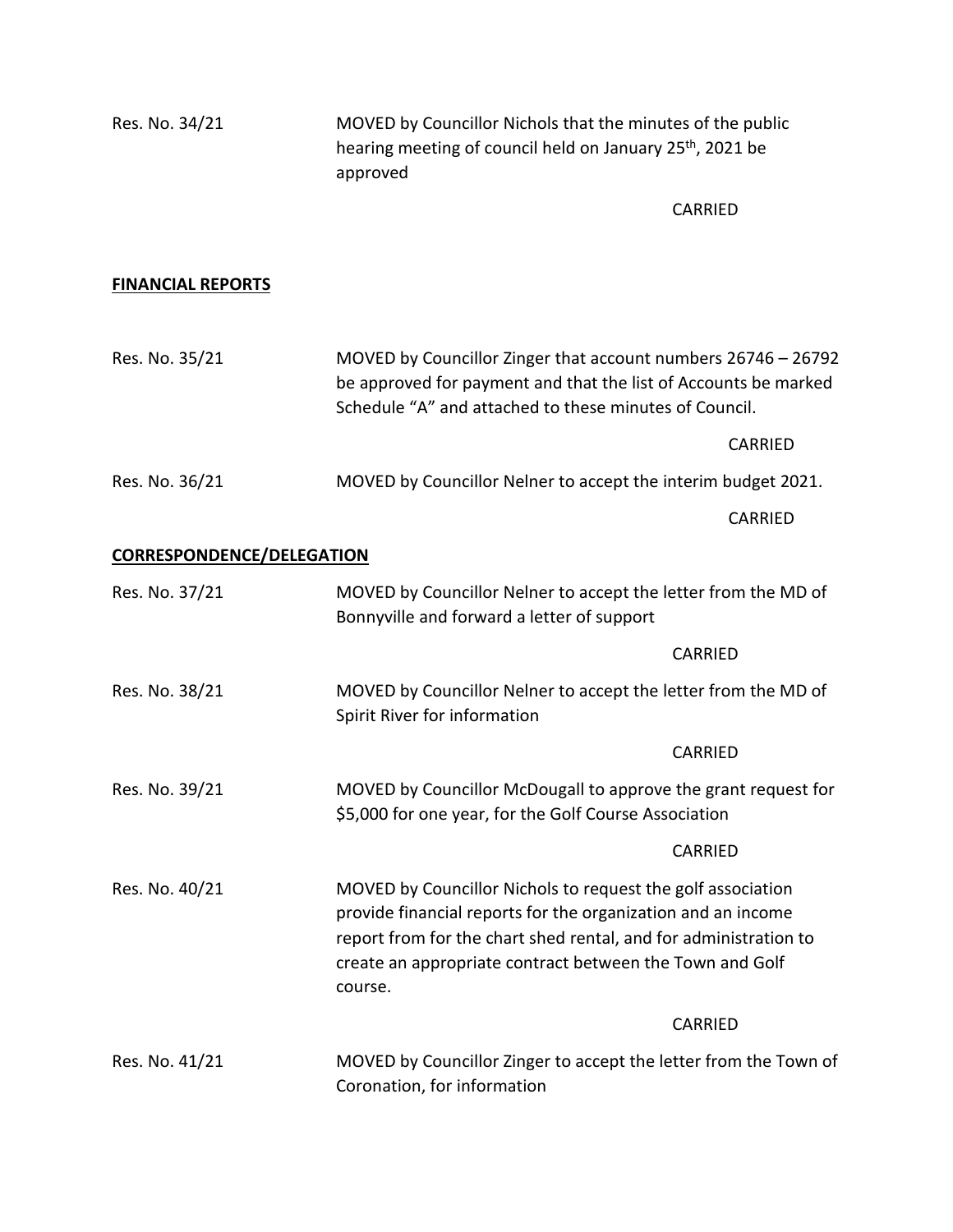## CARRIED

| <b>BYLAW</b>             |                                                                                                                                                         |                |
|--------------------------|---------------------------------------------------------------------------------------------------------------------------------------------------------|----------------|
| <b>BUSINESS</b>          |                                                                                                                                                         |                |
| Res. No. 42/21           | MOVED by Councillor McDougall to send a letter to the health<br>minister, premier and Dr. Hinshaw with our dissatisfaction in their<br>decision making. |                |
|                          |                                                                                                                                                         | <b>CARRIED</b> |
| Res. No. 43/21           | MOVED by Councillor Nelner to approve the RCD for the ball<br>hockey with no fees                                                                       |                |
|                          |                                                                                                                                                         | <b>CARRIED</b> |
| Res. No. 44/21           | MOVED by Councillor Nichols to approve the contract with<br>Filipenko Bros Construction                                                                 |                |
|                          | <b>CARRIED</b>                                                                                                                                          |                |
| <b>COMMITTEE REPORTS</b> |                                                                                                                                                         |                |
| Res. No. 45/21           | MOVED by Councillor McDougall to accept the Councillor reports<br>for information.                                                                      |                |
|                          | CARRIED                                                                                                                                                 |                |
| Res. No. 46/21           | MOVED by Councillor Nichols to accept the CAO reports as<br>presented.                                                                                  |                |
|                          | CARRIED                                                                                                                                                 |                |
| <b>CLOSED SESSION</b>    |                                                                                                                                                         |                |
| Res. No. 47/21           | MOVED by McDougall for a 5 minute break.                                                                                                                |                |
|                          | CARRIED                                                                                                                                                 |                |
|                          | Council Breaks at 8:03                                                                                                                                  |                |
|                          | Council Returns at 8:07                                                                                                                                 |                |
| Res. No. 48/21           | MOVED by Councillor McDougall to enter a closed session under<br>Division 2, Section 17, and 23 of the FOIP act.                                        |                |